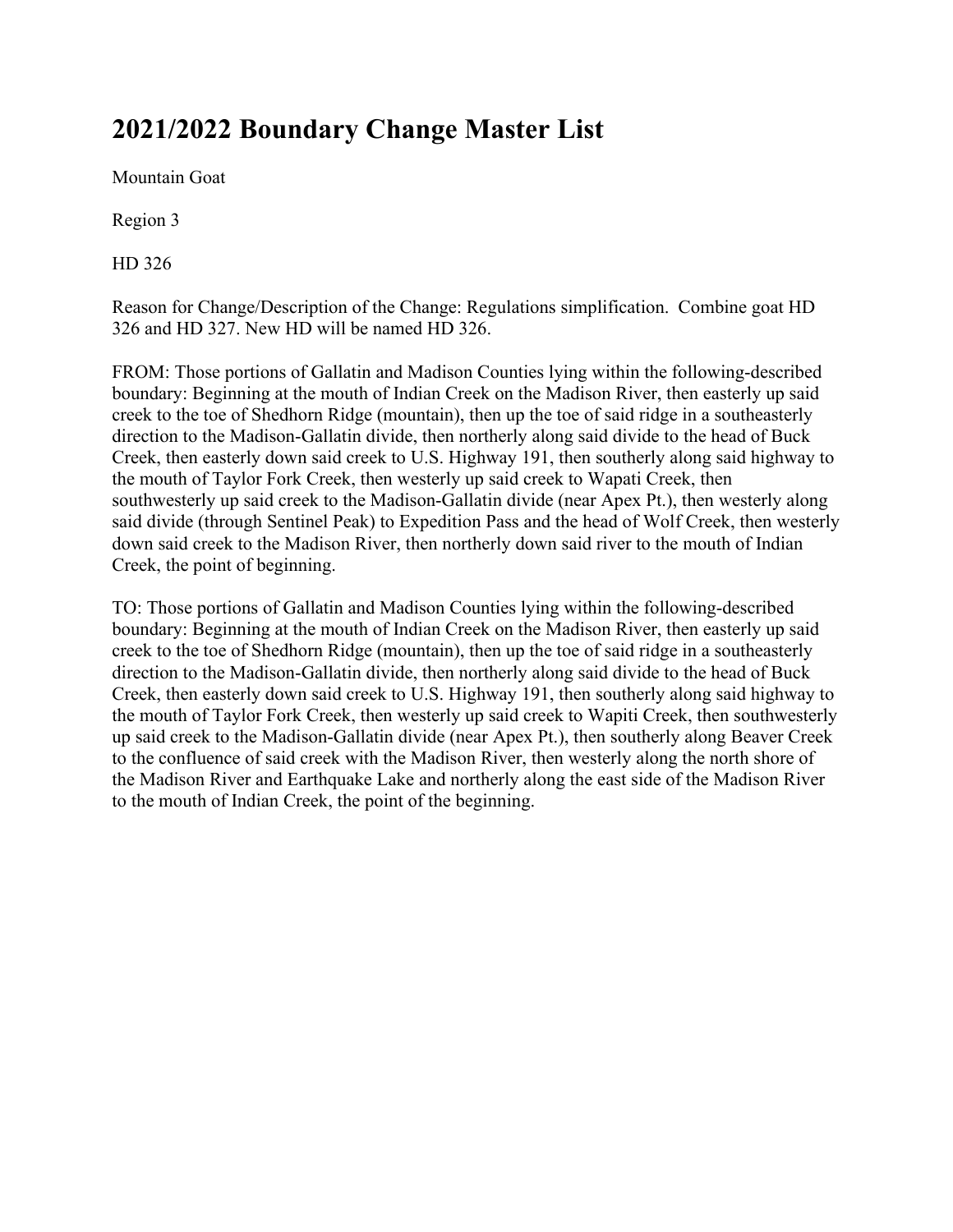## HD 327

Reason for Change/Description of the Change: Regulations simplification. Eliminate HD 327 due to its being combined with HD 326.

REMOVE: Those portions of Gallatin and Madison Counties lying within the followingdescribed boundary: Beginning at the mouth of Wolf Creek on the Madison River, then easterly up Wolf Creek to Expedition Pass and the Madison-Gallatin divide, then easterly along said divide and through Sentinel Peak to the head of Beaver Creek on the Madison River, then southerly down Beaver Creek to the confluence of said creek with the Madison River, then westerly along the north shore of the Madison River and Earthquake Lake and northerly along the east side of the Madison River to the mouth of Wolf Creek, the point of the beginning.